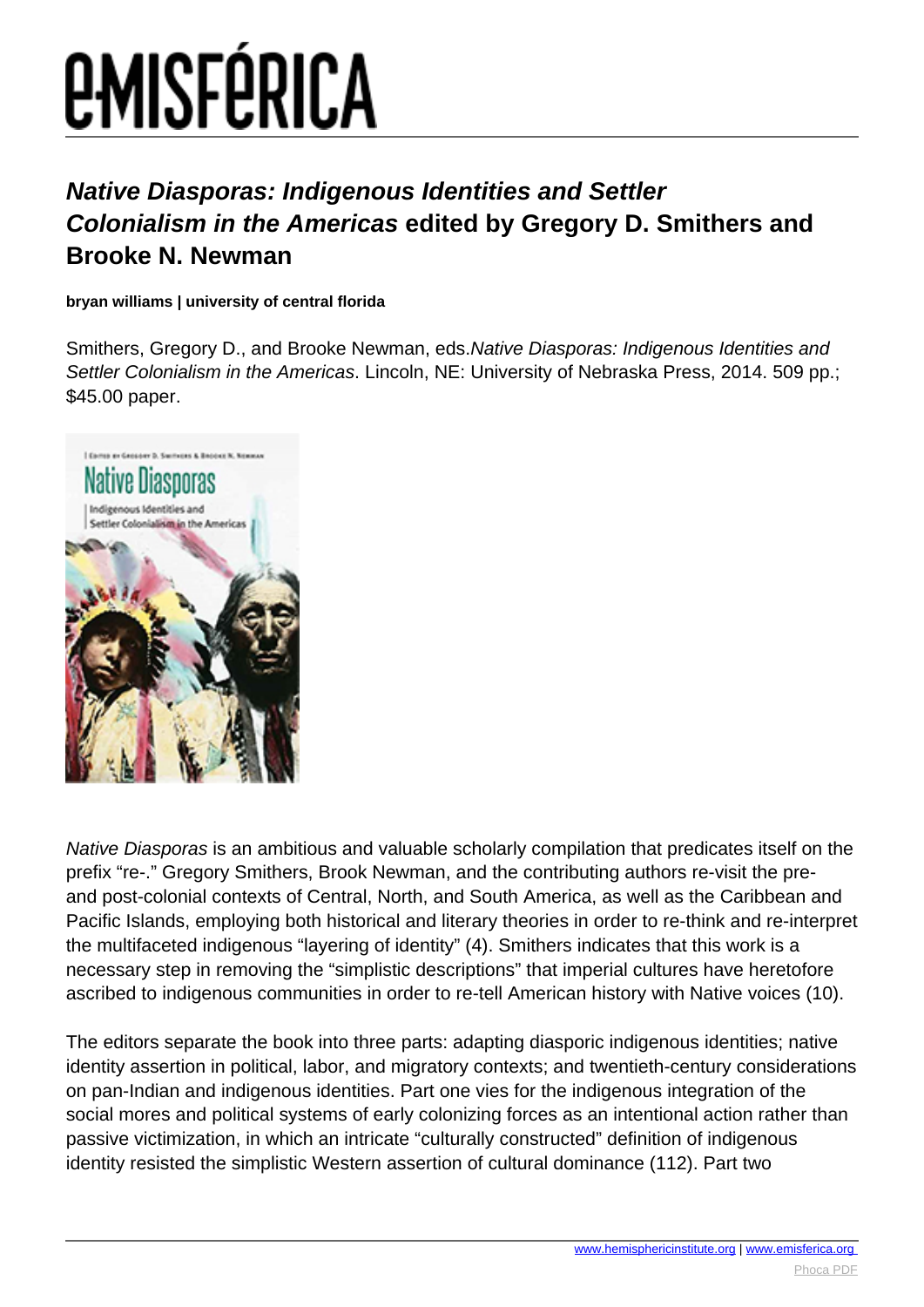## *EMISFÉRICA*

advocates for the indigenous ingenuity that preserved native identities throughout the eras of governmental reservation and relocation treaties. In such cases, cultural memory and the spiritual ubiquity of ancestral lands safeguarded native cultures by emphasizing a dynamic "constant evaluation of meaning" of traditional practices (321). Part three centers primarily on the native body and performance of Indian-ness. Authors such as Kerri A. Inglis and Bill Anthes reveal the Western ambivalence surrounding the native body—an ambivalence that desires an Indian performance in order to enjoy an "imperialistic nostalgia" while criminalizing its inherent "inferiority" (430, 394).

The entire book takes a valuable, progressive stance on indigenous history, but there are certain contributions that stand out for recognition. James Taylor Carson's essay "Mastering Language" is of particular value to ethno-linguistic scholars of both literature and history, as it enlightens connections between colonial tactics of subjugation via language. The author's argument is partially a reiteration of Henry Louis Gates Jr.'s observations in "Writing 'Race' and the Difference It Makes" (which are surprisingly not mentioned in the endnotes) on the power of language and race. But it is also an advancement of the study of slavery discourses, as it focuses on how the indigenous manipulation of Western sociopolitical language distinguished Native Americans as distinct from and superior to Blacks, consequently forcing the nineteenth-century American government to redefine identity based on the "indelibility of race" instead of the "mutability of culture" (227). Vera Parham's "All Go to the Hop Fields" is a profound and productive commentary on the geospatial aspects of native culture. It provides the most useful and modern definition of indigenous identity over distance and credits Native Americans with shrewd "selective adaptation" methods of survival, implying that identity can be preserved through an "accretive" culture that mimics the migratory patterns of land travel (318, 321). Parham is also the closest to expounding upon and utilizing theories of cultural memory to further explicate the metaphoric importance of remembered places, as when she discusses the Puyallup and Spokane "creation of Native space" (334). Other authors, however, also touch on similar notions of cultural memory and the construction of identity, such as Rebecca Horne's reference to Matthew D. O'Hara's "locus of community memory," Brooke N. Newman's "culturally constructed sense of belonging," Claudia B. Haake's "memory of home," and Daniel M. Cobb's use of Benedict Anderson's "imagined communities" (55, 112, 248, 444).

The book's primary shortcoming is a lack of developed analysis of the role of cultural memory in identity formation and preservation. Utilizing developed theories of collective memory and cultural identity, like those of Jan Assmann, would have enriched the scope of the book and better tied the essays together. It would have also deepened the line of analysis into literary studies, particularly ecocritical approaches to indigenous literature. Axel Goodbody's work on communities' imaginative links to the symbology of landscape, for example, could have supplemented the analysis of Native American collective identity. Despite this oversight, it leaves fertile ground for further inquiry and interdisciplinary collaboration. Additionally, the index, as well as the authors' bibliographies, provides ample support and a sufficient map of criticism in the respective fields.